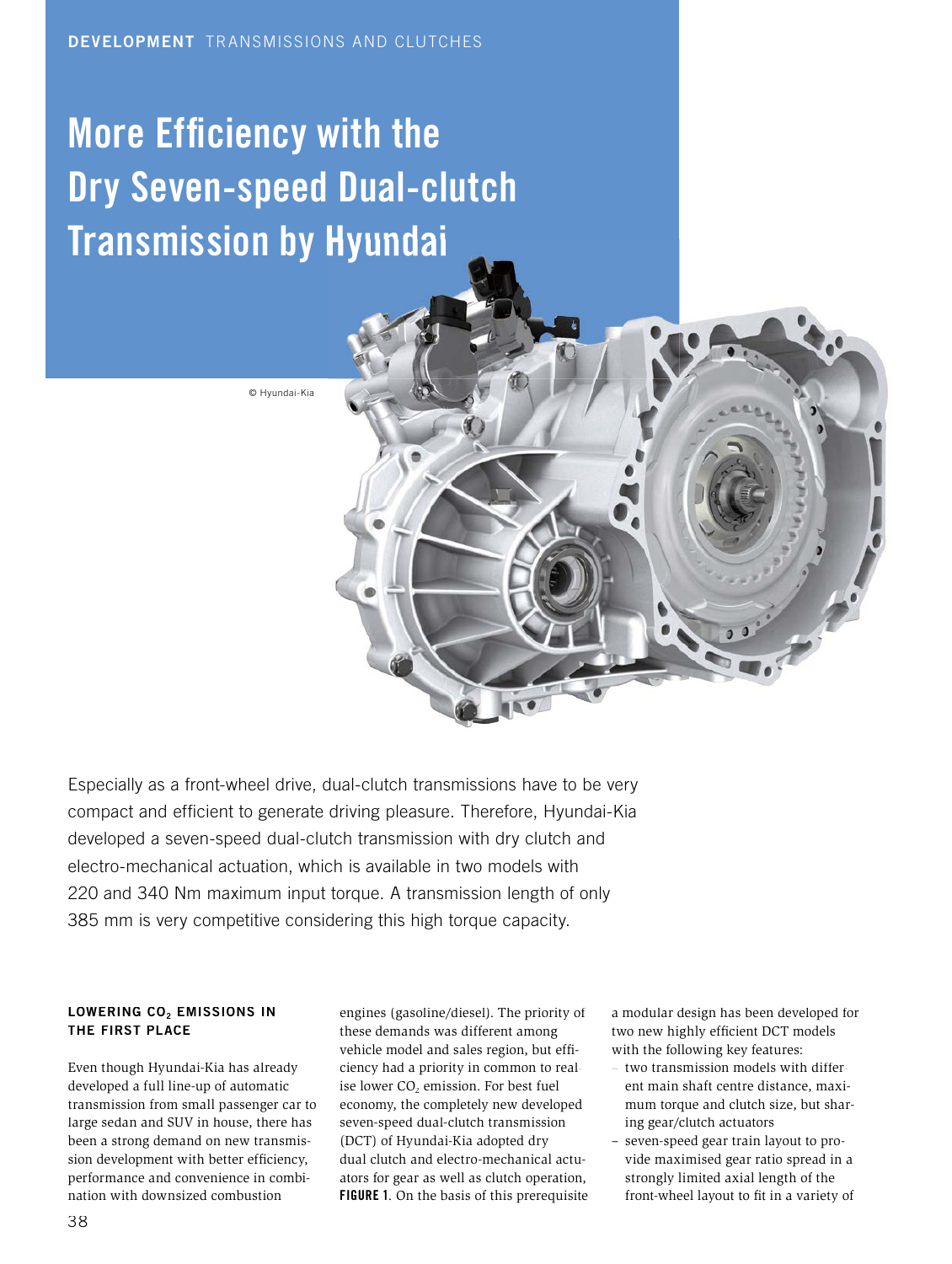#### AUTHORS



Chang-Yeon Cho is Senior Research Engineer in the M/T Engineering Design Team of Hyundai Motor Company in Namyang (South Korea).

..............................



Jeong-Heon Kam is Part Leader in the M/T Engineering Design Team of Hyundai Motor Company in Namyang (South Korea).



Han-Ki Hong is Team Leader in the M/T Engineering Design Team of Hyundai Motor Company in Namyang (South Korea).



Dipl.-Ing. Carsten Lövenich is Group Manager Transmission Development in the Technical Center of Hyundai Motor Europe in Rüsselsheim (Germany).

vehicles from compact passenger car up to mid-size sedan and SUV

- shift comfort to be on the same standard that current Hyundai-Kia automatic transmissions already offer and sporty feel at the same time
- fuel efficiency increased by 5 % or more compared to current six-speed automatic transmissions.

#### MASS PRODUCTION AND PATENTS

The design phase was started in early 2011, and the mass production started finally in September 2014 at the

Hyundai-Dymos plant located in South Korea. The initial vehicle to install the new transmission was a Hyundai Sonata sedan powered by a Gamma 1.6-l turbocharged gasoline engine as well as in Europe a Kia Ceed with 1.6-l diesel engine.

Until now, 16 vehicle models with four different engines have been launched with the new seven-speed DCT – and much more vehicles are yet to come. As a result of this DCT development including actuation system and control logic, approximately 400 patents are pending. During the development process all activities and methods were reflected according to ISO 26262 (Road Vehicles – Functional Safety) [1].

### TRANSMISSION MODELS AND GEAR RATIOS

Two DCT models with different torque capacity have been developed in parallel for gasoline and diesel applications: a smaller one (D7GF1) with 220 Nm and a bigger one (D7UF1) with 340 Nm. According to the modularity these two transmissions have the same structure and share the gear actuator as well as the clutch actuator. Differences can be found in the size of the gear wheels, the shaft centre distance and in the dual clutches themselves. This gives a weight benefit of 7 kg to the smaller transmission.

As these transmissions are applied to various engines and vehicle segments, there are many combinations of gear ratio, TABLE 1. The D7GF1 has an entire gear ratio span between 6.73 and 6.94, and the D7UF1 has a wider span from 6.53 to 7.83. A wider gear ratio span helps to achieve better acceleration performance in low gears and fuel economy when cruising in high gears. To prevent clutch overheat at steep grade, the ratio of the 1<sup>st</sup> gear has been chosen with care considering engine torque at launch revolution speed, vehicle weight and tyre size.

#### GEAR TRAIN LAYOUT

The biggest challenge during designing the gear train layout was the limit in transmission length, because the seven-speed transmission is transversally mounted in the engine compartment between side members whereas dual clutch size and number of gears need increased space compared to conventional six-speed manual transmissions. Especially for the compact passenger car application this was a difficult mission to realise. Single pairing of input and output gear for every gear-speed, which is quite conventional in manual transmission design, was not possible to fit in that very small engine compartment.

To solve this issue multi-use gear pairing was essential. In the final layout, as depicted in FIGURE 2, 1st, 2nd, 4th and 5th gear are located on the lower output shaft #1, whereas  $3<sup>rd</sup>$ , 6<sup>th</sup>, 7<sup>th</sup> and reverse gear are located on the upper shaft #2. To shorten transmission length, 4th and 6th gear share one common driving gear, and 2nd and reverse gear share another common gear on the input shaft. This led to a total transmission length of 385 mm from engine block face to the end of case, which is competitive considering the high torque capacity of 340 Nm.

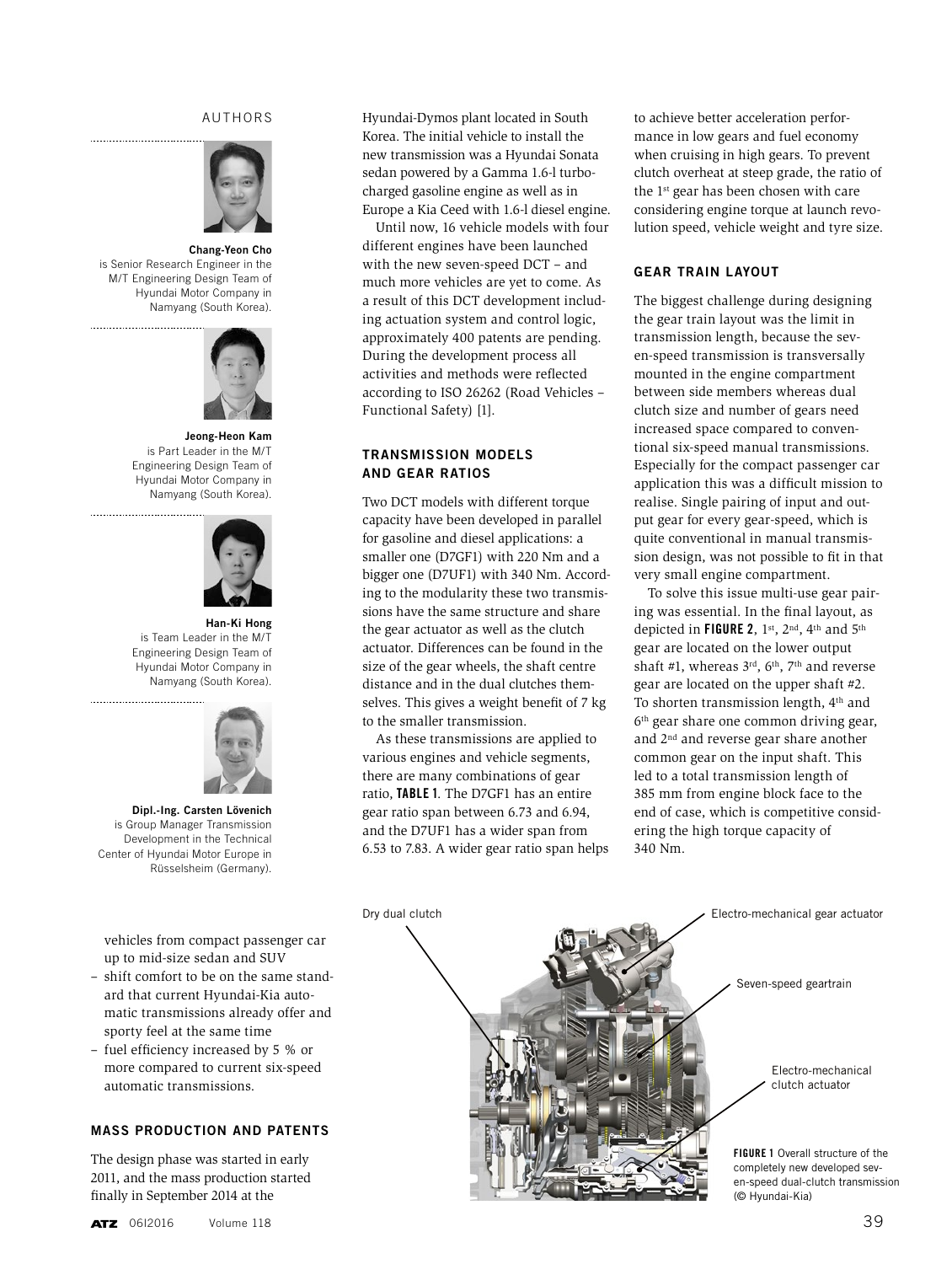#### GEAR ACTUATOR AND **SYNCHRONISER**

New DCTs have an independent gear shift structure for even and odd gears: In case even or odd gear shift system has a problem, this DCT can drive with the remaining gears in the other part of the transmission and do AMT like shifting.

Analysing the mechanism in detail showed that the select operation requires less force than the shift operation. This led to introducing solenoids for selecting the right shift lane, FIGURE 3. As a result, this made the overall shift time even shorter (15 % faster than previous sixspeed DCT). Additionally, to ensure the quickest and reliable shift, triple-cone synchronisers are applied in 1<sup>st</sup>, 2<sup>nd</sup>, 3<sup>rd</sup> gear, and carbon linings are applied to the friction surfaces.

#### DUAL CLUTCH AND CLUTCH ACTUATOR

The new dry-type dual clutch system, FIGURE 4, has also been developed to meet the very high torque capacity of 340 Nm for D7UF1: The outer diameter is 235 mm for the "odd" clutch, and 229 mm for the "even" clutch. The friction characteristic of the clutch lining directly influences the shift quality during driving because it changes dramatically. For this reason the Transmission Control Unit (TCU) needs to be aware of the friction characteristic to control the vehicle behaviour smoothly without jerk and revolution speed flare. Any change of this characteristic is estimated through monitoring the transferred torque versus clutch actuator stroke by the TCU during driving, and utilised for adaptive clutch control in every driving situation.

In case of a fixed clutch actuator lever ratio, the electric current draw of the clutch actuator motor increases proportionally to the clutch actuator stroke. This leads to higher fuel consumption. To counteract this tendency, a nonlinear clutch actuator has been designed, and its peak electric power consumption has been reduced by 40 % compared to the initial design with fixed lever ratio.

#### CONTROL SOFTWARE AND SHIFT QUALITY

Clutch and gear shift control logic has been developed in-house in parallel with

| Gear ratio                                                           | D7GF1 (220 Nm)    | D7UF1 (340 Nm)                                     |
|----------------------------------------------------------------------|-------------------|----------------------------------------------------|
| $1st$ gear                                                           | 3.813             | 3.929/3.786/3.643                                  |
| $2nd$ gear                                                           | 2.261             | 2.318/2.261/2.174                                  |
| 3 <sup>rd</sup> gear                                                 | 1.957             | 2.043/1.957/1.826                                  |
| 4 <sup>th</sup> gear                                                 | 1.073             | 1.023/1.070/1.024                                  |
| 5 <sup>th</sup> gear                                                 | 0.837             | 0.822/0.809/0.778                                  |
| 6 <sup>th</sup> gear                                                 | 0.902/0.878       | 0.884/0.854/0.837                                  |
| 7 <sup>th</sup> gear                                                 | 0.756/0.721       | 0.721/0.717/0.681                                  |
| Reverse gear                                                         | 5.101             | 5.304/5.074/4.696                                  |
| Shaft #1 (1st/2nd/4th/5th gear)                                      | 4.867/4.375/4.125 | 4.857/4.643/4.643/4.429<br>4.294/4.286/4.176/3.941 |
| Shaft #2 (3 <sup>rd</sup> /6 <sup>th</sup> /7 <sup>th</sup> /R gear) | 3.650/3.333/3.143 | 3.579/3.611/3.421/3.263<br>3.174/3.158/3.087/2.913 |
| Entire gear ratio span                                               | 6.73-6.94         | 6.53-7.83                                          |
|                                                                      |                   |                                                    |

TABLE 1 Many combinations of gear ratio for the smaller (D7GF1) and the bigger (D7UF1) transmission model (© Hyundai-Kia)

the hardware development. One of the most important issues was to know the temperature of the clutch lining to prevent system failure at high temperature. But, it was difficult to attach a wired temperature sensor and measure it as the clutch rotates at high revolution speed. Wireless telemetric sensors could be a solution, but withstanding the very high friction heat and having a battery that lasts for the lifetime of the vehicle is also impossible.

Therefore, a precise clutch temperature model was developed, and validated through rig and vehicle tests simulating a large number of different driving conditions. Public road validation has been performed in different road conditions all over the world: high speed at German Autobahn, heavy traffic jam in Seoul, long distance cruise in the USA, high temperature in Middle East, cold condi-

FIGURE 2 Gear train layout with shaft #1 and #2 (© Hyundai-Kia)

tions in Eastern Europe as well as high humidity and rough road in China. In the end a shift quality was developed to meet the customer's taste in different regions: smooth and convenient, similar to a torque-converter automatic transmission (South Korea / USA), but also dynamic and direct, similar to a manual transmission (Europe).

## NVH OF GEAR TRAIN AND ACTUATOR

Considering customer's growing expectation as time goes by, dry DCT with electro-mechanical gear actuation has a structural disadvantage in NVH compared to an automatic transmission with torque converter and hydraulic actuator despite of high efficiency and good fuel economy. Noise from the DCT elec-